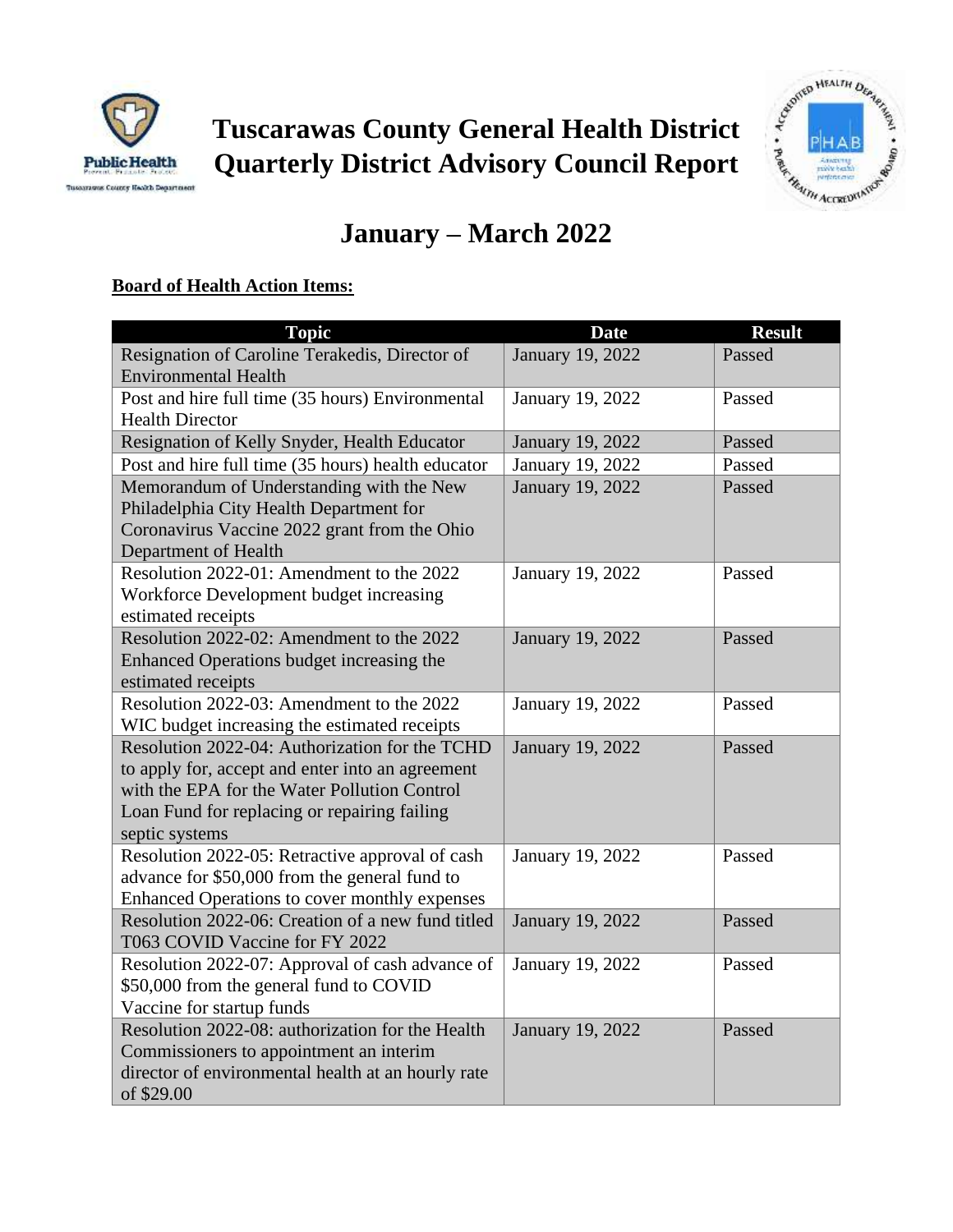| Coronavirus Vaccine FY 2022 Budget                |                   |        |
|---------------------------------------------------|-------------------|--------|
| Rescind Resolution 2021-65: Rescind cash          | January 19, 2022  | Passed |
| advance repayment of \$12,000.00 for Early        |                   |        |
| Childhood Safety (T057) to Health (E000) as       |                   |        |
| there were not enough funds at the end of the     |                   |        |
| fiscal year to complete the transaction.          |                   |        |
| Septic variance application for 5870 Middle Run   | January 19, 2022  | Passed |
| Road                                              |                   |        |
| T058 Contract Tracing 2022 Budget                 | January 19, 2022  | Passed |
| 2022 Aultcare employee health insurance renewal   | February 18, 2022 | Passed |
| 2022 Aultcare dental and vision insurance         | February 18, 2022 | Passed |
| renewal                                           |                   |        |
| 2022 sliding fee scale effective April 1, 2022    | February 18, 2022 | Passed |
| <b>Mosquito Control Policy Update</b>             | February 18, 2022 | Passed |
| <b>MOU</b> with Ohio Guidestone                   | February 18, 2022 | Passed |
| <b>Resolution 2022-09 Permanent Transfer from</b> | February 18, 2022 | Passed |
| Health E000 to Contact Tracing T058 -             |                   |        |
| \$18,848.96                                       |                   |        |
| Resolution 2022-10 Permanent Transfer from        | February 18, 2022 | Passed |
| Health E000 to PHEP T008, required 7.7% match     |                   |        |
| $-$ \$6,881.00                                    |                   |        |
| Resolution 2022-11 Cash advance from Health       | February 18, 2022 | Passed |
| E000 to Workforce Development T062 for            |                   |        |
| monthly expenses - \$25,000.00                    |                   |        |
| Resolutions 2022-12 Emergency resolution under    | February 18, 2022 | Passed |
| ORC 705.15 for adoption of 2022 FSO fees after    |                   |        |
| 1 reading                                         |                   |        |
| Resolution 2022-13 Permanent Transfer from        | February 18, 2022 | Passed |
| Health E000 to Medical Clinic T020 - \$14,200.00  |                   |        |
| <b>Resolution 2022-14 Health Commissioner</b>     | February 18, 2022 | Passed |
| spending authorization of up to \$18,000.00 to    |                   |        |
| CMOR for the purposes of implementation and       |                   |        |
| analysis of a community perception survey         |                   |        |
| Resolution 2022-15 Cash Advance from Health       | February 18, 2022 | Passed |
| E000 to WIC T000 to cover monthly expenses -      |                   |        |
| \$40,000.00                                       |                   |        |
| Septic variance for 1076 Zutavern Church Road     | February 18, 2022 | Passed |
| <b>Bolivar</b>                                    |                   |        |
| Continuity of Operations Plan (COOP) Update       | February 18, 2022 | Passed |
| <b>RFE/FSO Annual Fee Procedure</b>               | February 18, 2022 | Passed |
| <b>RFE/FSO Complaint Procedure</b>                | February 18, 2022 | Passed |
| <b>RFE/FSO Violation Enforcement</b>              | February 18, 2022 | Passed |
| Policy/Procedure                                  |                   |        |
| <b>Cleveland Clinic Union Hospital Maternity</b>  | February 18, 2022 | Passed |
| License                                           |                   |        |
| Post and hire full time Public Health Educator    | February 18, 2022 | Passed |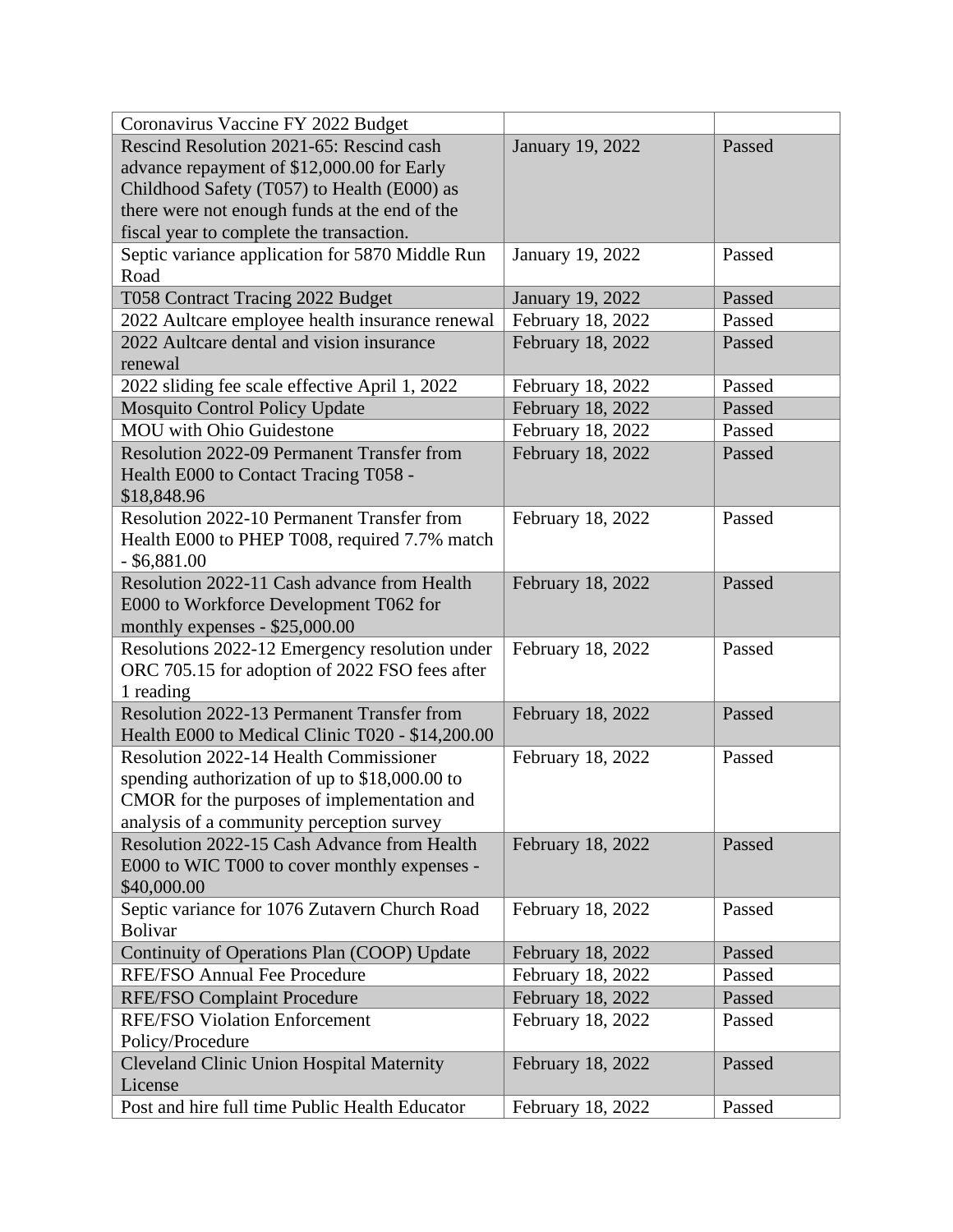| Post and hire 2 part-time seasonal Mosquito Tech        | March 16, 2022 | Passed |
|---------------------------------------------------------|----------------|--------|
| Internships                                             |                |        |
| 2023 Budget                                             | March 16, 2022 | Passed |
| Reproductive Health and Wellness Policy and             | March 16, 2022 | Passed |
| Procedure Update                                        |                |        |
| Updated Position Descriptions effective April 1,        | March 16, 2022 | Passed |
| 2022                                                    |                |        |
| Updated Organizational Chart effective April 1,<br>2022 | March 16, 2022 | Passed |
| Updated Wage scale to reflect position name             | March 16, 2022 | Passed |
| changes effective April 1, 2022                         |                |        |
| Post/hire full time Director of Administrative          | March 16, 2022 | Passed |
| <b>Services</b>                                         |                |        |
| Michelle Genetin title change from SIT to               | March 16, 2022 | Passed |
| Registered Sanitarian effective 3/28/2022               |                |        |
| Probationary resignation of Isabel Capobianco,          | March 16, 2022 | Passed |
| <b>CNP</b>                                              |                |        |
| Melissa Tucker, Clerical Specialist, Personal           | March 16, 2022 | Passed |
| LOA request                                             |                |        |
| Post and hire part time nurse practitioner              | March 16, 2022 | Passed |
| <b>Comdoc Contract</b>                                  | March 16, 2022 | Passed |

#### **Department Highlights:**

#### **January:**

- ➢ Individual case interviews and contact tracing for COVID-19 discontinued under the direction of the Ohio Department of Health
- ➢ Resumed in-person medical appointments
- ➢ Began to see decrease in the demand for both COVID-19 testing and vaccines
- ➢ Distributed 23 naloxone kits and recorded 4 known successful reversals
- ➢ Trending public health topics included: CDC updates to quarantine and isolation periods and COVID-19 test kit availability to businesses
- $\triangleright$  Positivity rate for COVID-19 testing at TCHD for January = 42.5%

#### **February:**

- ➢ 446 total WIC appointments conducted
- ➢ Top reported communicable diseases
	- o COVID-19: 322 (-2,517)
	- $\circ$  Chlamydia: 13 (-3)
	- $\circ$  Hospitalized Influenza A: 4 (+4)
- $\geq 72$  food service inspections completed